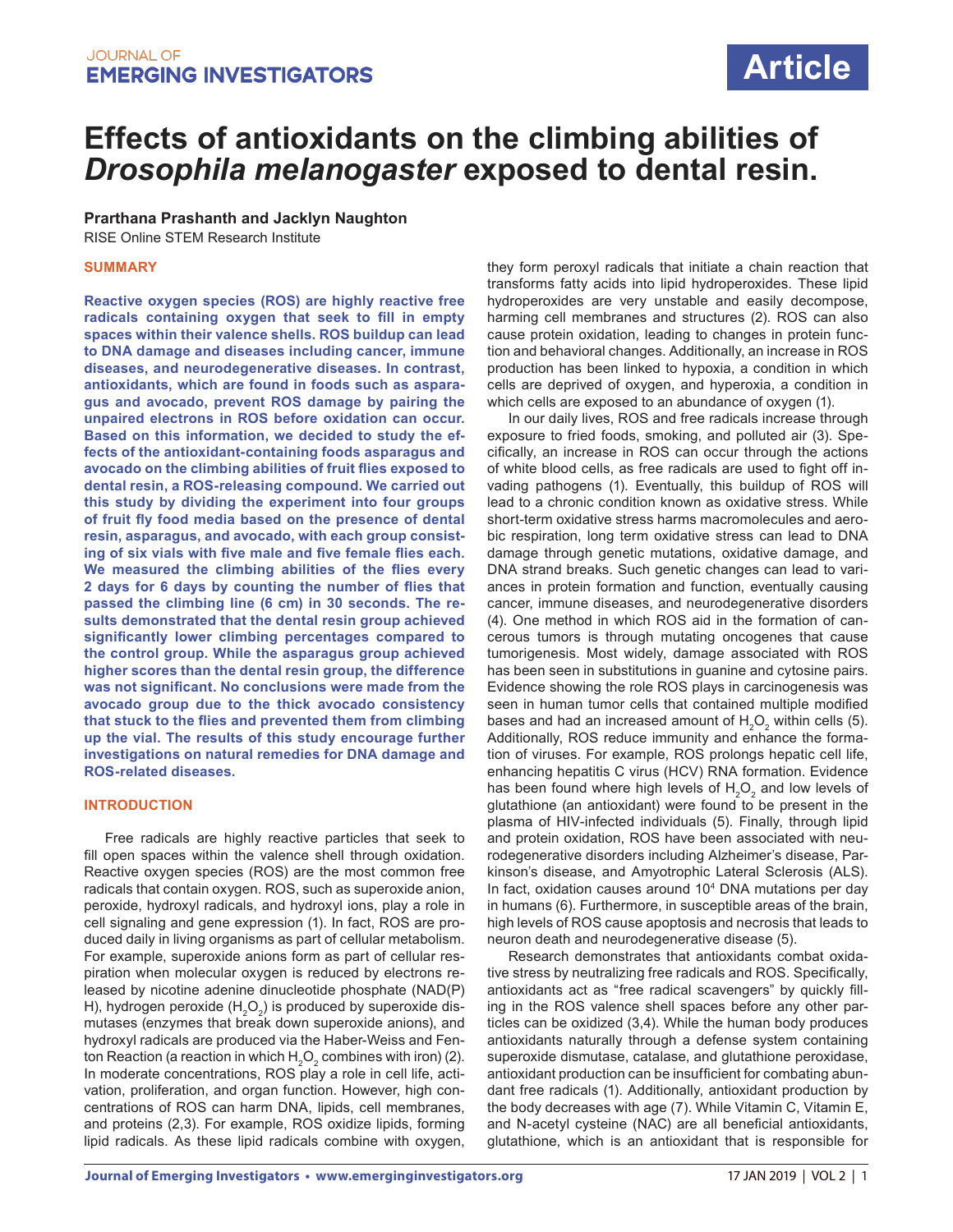

**Figure 1. Demonstration of the Climbing Assay.** Shown over three stages to demonstrate the upward movement of flies over the 30 seconds.

signal transduction, monitoring immune responses, and regulating cell proliferation, is the most common and beneficial antioxidant to the body (8,9). In particular, asparagus is the highest plant-based source of glutathione containing 28.3 mg of glutathione per gram. Avocado and spinach contain the next two highest contents of glutathione, containing 27.7 mg per gram and 11.4 mg per gram, respectively (10). Since ROS leads to DNA damage, asparagus and avocado should effectively reduce ROS presence along with associated DNA damage, as well.

The purpose of our study was to observe the effects of antioxidants on the climbing abilities of fruit flies exposed to dental resin, an ROS-releasing compound (11,12). We hypothesized that if fruit flies exposed to dental resin are fed antioxidant-containing foods, such as asparagus and avocado, then the flies will demonstrate better climbing abilities compared to fruit flies exposed only to dental resin. This research will hopefully provide people with an accessible method for limiting ROS damage and preventing chronic diseases.

## **RESULTS**

To assess the effects of dental resin, asparagus, and avocado on fruit flies, we assessed the climbing abilities of flies exposed to four different media: regular fly medium, medium containing dental resin (a ROS-releasing component), medium containing dental resin and asparagus, and medium containing dental resin and avocado. For each group, we set up six vials, each with five male and five female flies and measured the percentage of flies that passed the climbing line (6 cm) in 30 seconds (**Figure 1**). We conducted three trials per vial every two days for six days (Day 2, 4, and 6).Before we analyzed the data, we removed outliers that did not fit into the dataset (**Table 1**). We collected data on all four test groups on three different days. We collected data from 3 different trials for each of the 24 test vials on Day 2, Day 4, and Day 6, respectively (**Table 2**). Using this raw data, we calculated the means, standard deviations, and 95% Confidence Intervals. On Day 2, the dental resin, asparagus, and avocado groups all received lower scores compared to the control group. Addi-



**Figure 2. Average fruit fly climbing percentages (%) on Day 2.**  The error bars were set at the 95% Confidence Interval (as shown in Table 2) and *p*-values were calculated using two-sample *t*-tests of unequal variance.

tionally, the dental resin group performed significantly worse than the control group ( $p = 0.007$ ), showing the negative impact that dental resin was starting to have on the flies. Both asparagus and avocado received very low scores on Day 2, potentially due to the flies adjusting to their new environment (**Figure 2**). On Day 4, the control group performed significantly better than the dental resin group (*p* = 0.037), demonstrating that the dental resin was continuing to have a negative impact on the flies. While the scores in the asparagus group did increase between Day 2 and Day 4 from 52.8% to 85.6%, its scores were not significantly different from those of the dental resin group scores ( $p = 0.99$ ) (**Figure 3**). On Day 6, the control group once again performed significantly better than the dental resin group ( $p = 1.3 \times 10^{-5}$ ) showing that the dental resin's negative impact on the flies continued over the span of the experiment. Although the scores in the asparagus group increased from 85.6% to 88.2% between Day 4 and Day 6 and the dental resin group scores decreased from 85.6% to 82.0% in the same time period, the two groups were still not significantly different on Day 6 (*p* = 0.14). Similarly, the control and asparagus groups also achieved relatively close scores on Day 6 and were not significantly different from each other  $(p = 0.14)$ . Therefore, both the control group and asparagus group can be considered equal to each other in performance and in impact on the flies (**Figure 4**).

Furthermore, through a line graph we analyzed the average climbing assay data over the span of the entire six days



**Figure 3. Average fruit fly climbing percentages (%) on Day 4.**  The error bars were set at the 95% Confidence Interval (as shown in Table 2) and *p*-values were calculated using two-sample *t*-tests of unequal variance.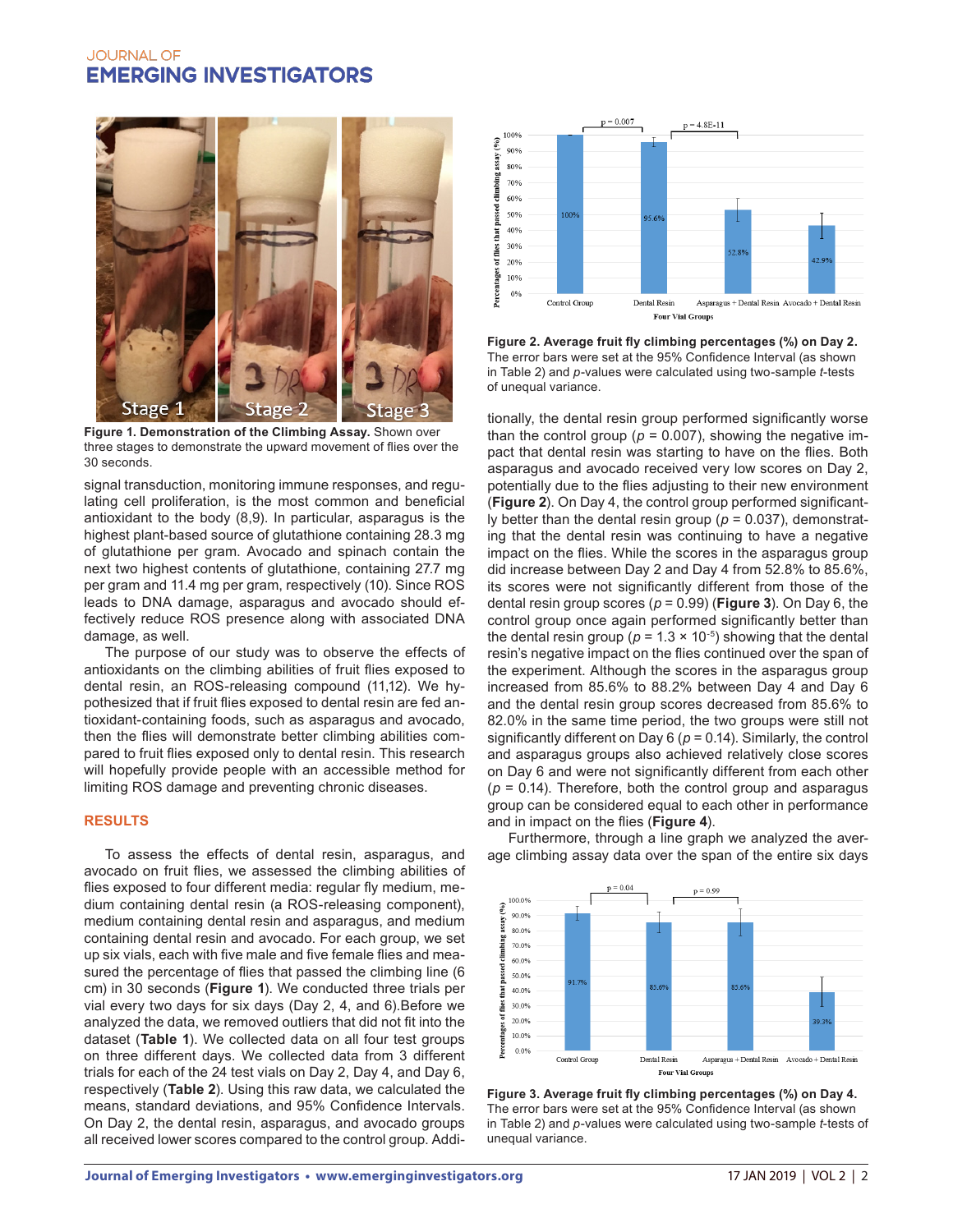

**Figure 4. Average fruit fly climbing percentages (%) on Day 6.**  The error bars were set at the 95% Confidence Interval (as shown in Table 2) and *p*-values were calculated using two-sample *t*-tests of unequal variance.

for each of the four test groups. Throughout the course of six days, the control group's performance remained relatively stable. On the other hand, the dental resin group scores continuously decreased over Day 2, Day 4, and Day 6, demonstrating its negative impact on the flies. Contrary to the dental resin group, the scores in the asparagus group continuously increased over the six-day timespan demonstrating its growing beneficial impact on the flies. The scores in the avocado group remained very low over the six days. Therefore, it made it difficult to collect climbing assay data leading to very low scores in the avocado group (**Figure 5**).

## **DISCUSSION**

In this study, we predicted that if fruit flies exposed to dental resin are fed antioxidants found in asparagus and avocado, then they will demonstrate better climbing abilities than fruit flies exposed only to dental resin. Our results showed that if Drosophila fruit flies exposed to dental resin are fed asparagus, then the climbing abilities of the flies are not significantly different from those of flies exposed only to dental resin. As shown in the Day 6 data, the dental resin group scores were significantly lower than the control group scores, indicating that dental resin has a negative impact on the flies. This could potentially suggest that dental resin released ROS, affecting the flies; however, a limitation of this study was our inability to determine whether ROS was truly released. Additionally, the statistical test demonstrated that the flies in the asparagus group did not perform significantly better than the flies in the dental resin group. This may be because the study was underpowered and the sample size was not high enough to see real differences. Being unable to confirm whether or not asparagus did release antioxidants is another limitation of this study. On the other hand, according to our data, if fruit flies exposed to dental resin are fed avocado, then the climbing abilities of the flies will worsen. This result is likely due to the sticky consistency of the avocado itself, which stuck to the feet of the flies and disrupted the fruit flies' climbing abilities, rather than the avocado's antioxidant properties.

When monitoring the changes in climbing assay performance over the span of the six days, we noted several observations. For example, the control group scores started off high on Day 2, decreased on Day 4, and climbed a little higher on Day 6. The reason for this is likely because the flies started

| Table 1. Outliers Calculation Table. |      |      |     |               |                                              |                                               |                 |  |  |
|--------------------------------------|------|------|-----|---------------|----------------------------------------------|-----------------------------------------------|-----------------|--|--|
|                                      | Q1   | Q3   | IQR | $1.5*10$<br>R | Lower<br>Boundary<br>$(01 -$<br>$(1.5*IQR))$ | <b>U</b> pper<br>Boundary<br>$(Q3+(1.5*IQR))$ | <b>Outliers</b> |  |  |
| Day 2 - Control<br>Group             | 100% | 100% | 0%  | $0\%$         | 100%                                         | 100%                                          | 90%             |  |  |
| Day 2 - Dental<br>Resin              | 90%  | 100% | 10% | 15%           | 75%                                          | 115%                                          | None            |  |  |
| $Day 2 -$<br>Asparagus               | 40%  | 60%  | 20% | 30%           | 10%                                          | 90%                                           | None            |  |  |
| Day 2 - Avocado                      | 33%  | 50%  | 17% | 25%           | 8%                                           | 75%                                           | None            |  |  |
| Day 4 - Control<br>Group             | 88%  | 100% | 13% | 19%           | 69%                                          | 119%                                          | None            |  |  |
| Day 4 - Dental<br>Resin              | 80%  | 100% | 20% | 30%           | 50%                                          | 130%                                          | 40%             |  |  |
| Day 4-<br>Asparagus                  | 80%  | 100% | 20% | 30%           | 50%                                          | 130%                                          | None            |  |  |
| Day 4 - Avocado                      | 22%  | 50%  | 28% | 42%           | $-19%$                                       | 92%                                           | None            |  |  |
| Day 6 - Control<br>Group             | 90%  | 100% | 10% | 15%           | 75%                                          | 115%                                          | 70%             |  |  |
| Day 6 - Dental<br>Resin              | 70%  | 90%  | 20% | 30%           | 40%                                          | 120%                                          | 10%             |  |  |
| Day 6-<br>Asparagus                  | 80%  | 100% | 20% | 30%           | 50%                                          | 130%                                          | 35%             |  |  |
| Dav 6 - Avocado                      | 30%  | 44%  | 14% | 22%           | 8%                                           | 66%                                           | None            |  |  |

**Table 1. Outliers Calculation Table.** Method by which outliers were calculated for all four groups on Day 2, Day 4, and Day 6. Outliers were not included when statistics were calculated.

| Table 2. Average Climbing Assay Results from Day 2, Day 4, and Day 6. |                      |                     |                   |                   |  |  |  |  |
|-----------------------------------------------------------------------|----------------------|---------------------|-------------------|-------------------|--|--|--|--|
|                                                                       | <b>Control Group</b> | <b>Dental Resin</b> | Asparagus         | Avocado           |  |  |  |  |
| Day 2                                                                 | $100.0\% \pm 0.0$    | $95.6\% \pm 6.2$    | 52 $8\% \pm 14.5$ | 42 $9\% \pm 16$ 1 |  |  |  |  |
|                                                                       | (100.0, 100.0)       | (92.5, 98.6)        | (45.6, 60.0)      | (34.9, 50.9)      |  |  |  |  |
| Day 4                                                                 | $91.7\% \pm 9.2$     | $85.6\% \pm 13.1$   | $85.6\% \pm 17.6$ | $39.3\% \pm 19.7$ |  |  |  |  |
|                                                                       | (87.1, 96.3)         | (78.6, 92.6)        | (76.8, 94.3)      | (29.5, 49.0)      |  |  |  |  |
| Day 6                                                                 | $94.4\% \pm 6.3$     | $82.0\% \pm 6.8$    | $88.2\% \pm 15.1$ | $39.9\% \pm 11.9$ |  |  |  |  |
|                                                                       | (91.0, 97.7)         | (78.3, 85.7)        | (80.5, 96.0)      | (34.0, 45.8)      |  |  |  |  |

**Table 2. Average climbing assay percentages (%) from Day 2, Day 4, and Day 6.** Climbing assay scores for the control group, dental resin, asparagus, and avocado groups over the span of six days. Values following the plus or minus represent the standard deviation and values in the parentheses represent the 95% Confidence Interval.

off very energized within their new environment, but slowly started to grow used to the environment and became less willing to climb during the climbing assay tests. Similarly, the dental resin group scores continuously decreased between Day 2, Day 4, and Day 6. One reason for this may be that the dental resin's impact on the flies could have gradually built up over the six days, causing more harm to the flies over time. Additionally, many of the flies died along the way, potentially due to the dental resin and ROS, decreasing the total count of flies in each vial and possibly impacting the climbing assay percentages. On the other hand, the percentages in the asparagus group continuously increased over the six days. This shows that the asparagus's impact on the flies improves over time and could have potentially continued to increase if the experiment had been conducted for a longer period of time. Finally, the scores in the avocado group all seemed to be around the same range throughout the six days, since the avocado hindered the flies' abilities to climb due to the sticky consistency.

In this experiment, we performed a variation of the Rapid Iterative Negative Geotaxis (RING) Protocol utilized by many scientists. Since past research shows that ROS causes DNA damage, we predicted that observing the flies' behavior through an assay would indicate whether or not damage had occurred. In order to observe differences in the flies' behavior, we had the option of conducting a larval crawling assay, the RING Protocol, or a Courtship and Mating Assay. Out of these three, we decided the RING Protocol was the most relevant for observing behavioral and physical differences of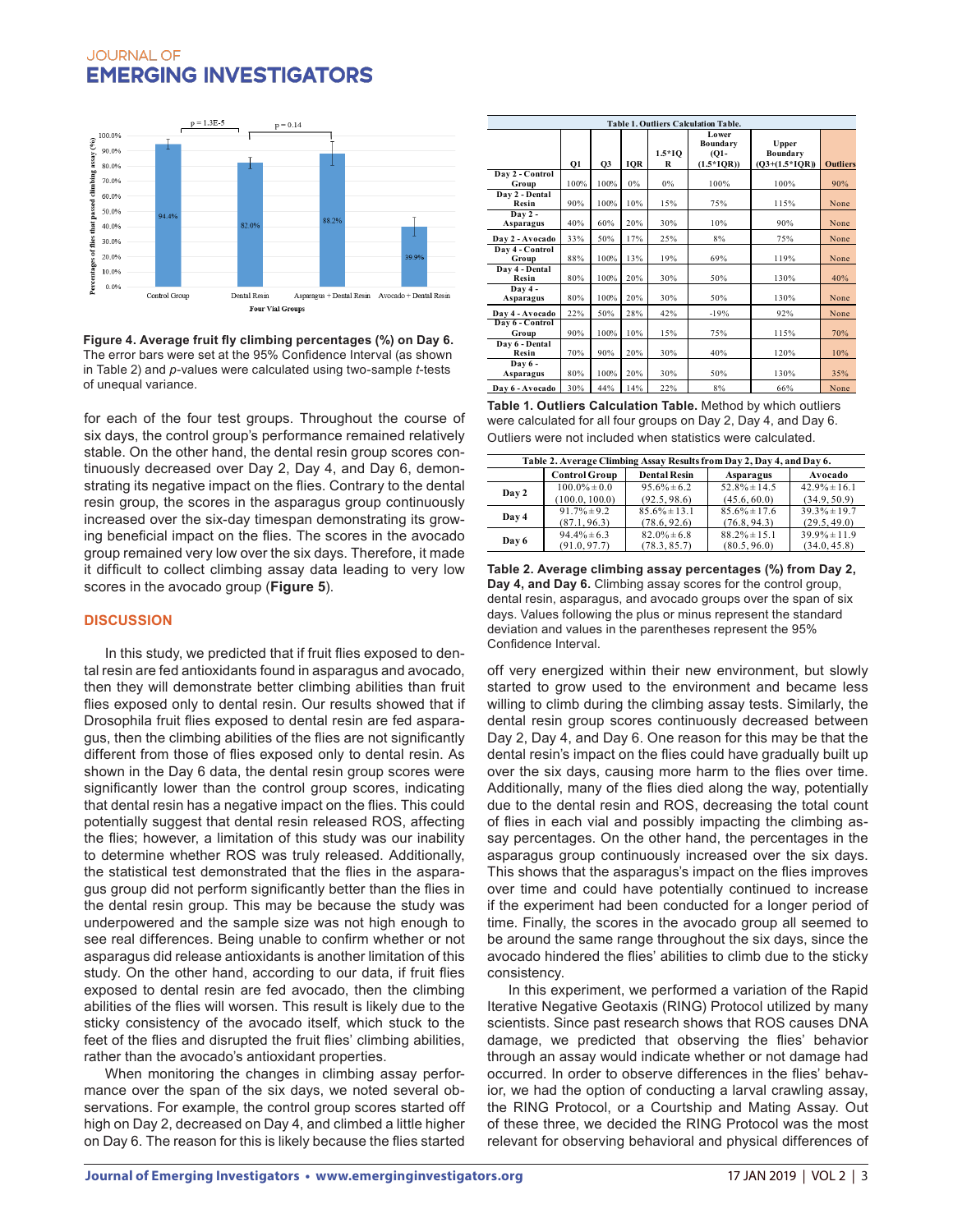fully grown flies. The standard RING protocol is conducted by measuring the height each individual fly has traveled after a three-second climbing period through the use of a camera capturing each fly's final position (13). Our climbing assay was based on this method; however, due to the flies moving very slowly, the assay was conducted for 30 seconds, and rather than measuring each individual fly's height, the total percentage of flies that crossed a 6 cm line was recorded. Additionally, unlike in the RING protocol where climbing assays are conducted in separate vials, in our experiment, due to the lack of time and resources, the climbing assay was conducted within the fly's living environment. These differences between our climbing assay and the RING Protocol may have caused variation in the results.

During experimentation, we observed few known errors that may have affected our results. One known error is that on Day 2 of testing the asparagus and avocado groups, we conducted the climbing assays in a separate climbing assay vial. However, we conducted all other climbing assays besides these two groups in the original vial (in which the food medium was located). While this may have caused slight variation in the results, variations were minimized by maintaining an approximate six cm height that the flies had to climb no matter the vial that tests were conducted in. Another known error is that the consistency of the avocado paste that was mixed into the avocado vials along with the Instant Food Medium was too thick and sticky. This caused variations in the results of the avocado group since many of the flies had paste stuck to their legs, making it difficult to climb up the sides of the vials. Due to the sticky paste, quite a few flies died, reducing the total number of flies in many of the avocado group vials to below ten. Two other known errors are that we accidentally retested one vial on Day 2 for the asparagus group, and we did not include yeast in the food media of the asparagus and avocado groups. Additionally, one limitation of this study was that we could not analyze direct release of ROS and the direct impact of asparagus on ROS, but rather we assessed the indirect effects via the climbing abilities of the fruit flies.

If this experiment were to be further tested, we would expand on certain components such as the length of observance (number of days), types of antioxidants, and stimulators of ROS. Additionally, we would assess reproductive ability and offspring growth in addition to climbing ability to determine the effect of antioxidants on the offspring of fruit flies. Also, with the help of lab access, we would measure direct increases and decreases in ROS released by cells and tissues. Some techniques that we could use to measure ROS include cytochrome c reduction (where superoxide is exposed to ferricytochrome c and optical density is measured using a spectrophotometer) and chemiluminescence methods (lucigenin is exposed to superoxide and the release of photons are measured using luminometer or scintillation counter) (14). This deeper experimentation would help confirm the role of antioxidants in reducing DNA damage and other potential uses, as well.

In conclusion, the asparagus group did not receive significantly higher scores than the dental resin group. On the other hand, no conclusions can be made about avocado's antioxidant properties as the consistency of the avocado hindered the flies' capability to climb. Our findings suggest that increasing dietary consumption of antioxidant-containing foods like asparagus could positively benefit humans in reducing ROS



**Figure 5. Average climbing assay percentages (%) over the span of six days.** Demonstrates average scores of all four groups over the six day time frame. The error bars were set at the 95% Confidence Interval (as shown in Table 2).

levels within their bodies. However, due to the lack of significance in the asparagus results, we would have to conduct further research with larger sample sizes or increased observation time in order to support this prediction. In the long run, this could lead to a reduction in cancer, immune diseases, and neurodegenerative diseases.

#### **METHODS**

#### Preparing the Food Medium

24 Culture Vials and 24 Vial Plugs (Carolina Biological) were separated into groups of 6 (control group, dental resin, asparagus + dental resin, and avocado + dental resin).

#### Control Group and Dental Resin Vials

First, 14 g of the Formula 4-24 Instant Drosophila Medium (Carolina Biological) and 5-8 grains of yeast were added to each of the 24 vials. Then, two Esthet X HD 0.25 g Compules Tips were injected into each "DR", "AS", and "AV" vial using the Esthet X HD Compules Tips Gun. Next, 15 mL of water were added into each "CG" and "DR" vial.

#### Asparagus and Avocado Vials

While the vials were settling, three asparagus were cut up into small pieces (around 20 pieces each). These pieces were then placed in the mixer along with 240mL of water. After grinding for around 15 seconds, an asparagus paste with a liquid consistency had formed. Then, the asparagus paste was poured through a tea strainer. To collect the asparagus liquid, another bowl was placed underneath the tea strainer. This bowl was set aside and labeled "Asparagus Paste", and the mixer, tea strainer, and spoon were cleaned for their next use. Next, one avocado was cut into two halves and the large seed was removed. The soft inside of the avocado was scooped out and placed in the mixer. After adding 240 mL of water to the mixer, the paste was ground for around 15 seconds to form an avocado paste with a liquid consistency. Similar to the asparagus paste, the avocado paste was also poured through a tea strainer and collected in a separate bowl labeled "Avocado Paste." In each "AS" vial, 15 mL of the Asparagus paste was poured in. The vial was slightly mixed using the glass mixing stick. Once mixed, the dental resin was carefully lifted up using the mixing stick so that it could be seen at the top of the food medium. Finally, the sides of the vial were cleaned using a cotton swab so that no remnants remained. Similarly, this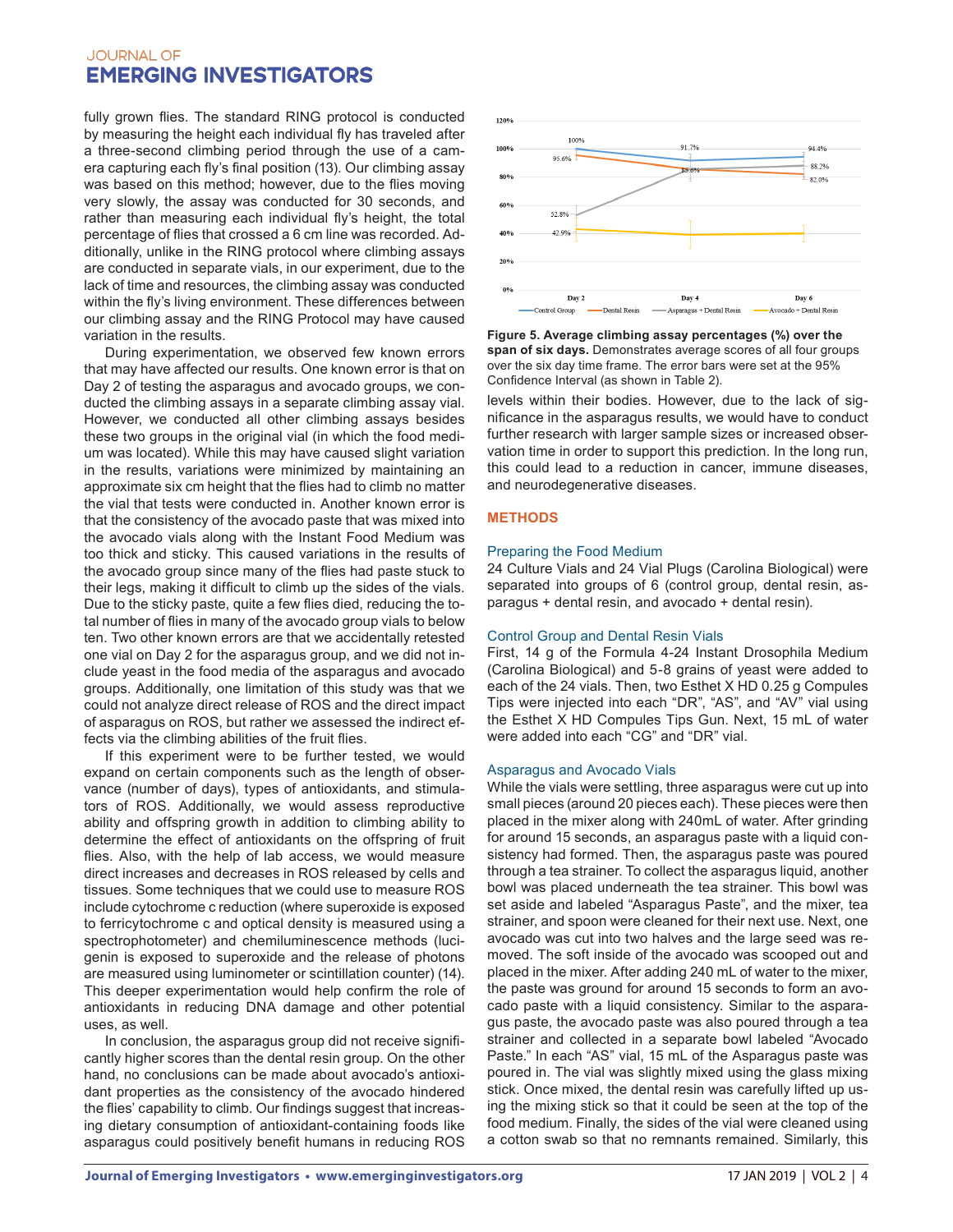was repeated for the "Avocado Paste" and "AV" vials. Once the food media were complete, all vials in each group were numbered 1-6.

#### Live Transfer

Next, a live transfer was conducted in order to add Drosophila fruit flies to each of the fruit fly food media. First, a small funnel was placed in one on the test tubes and the plug of one Drosophila fruit fly vial (Carolina Biological) was slightly opened. In order to conduct the live transfer, the vial plug was quickly removed and the vial was turned upside-down and positioned at the top of the funnel. The vial was continuously tapped down until almost all of the flies were in the bottom test tube. Quickly afterward, the vial was turned back around, the funnel removed, and the cap of the test tube closed. This test tube containing flies was then placed in the refrigerator for 10 minutes (in order to temporarily sedate the flies). These steps were repeated for all Drosophila culture vials until all of the flies were inactive.

#### Sorting and Adding Flies

Next, two bowls each filled halfway with water were gathered. Five to seven ice cubes were placed in each bowl. The top half of one petri dish was placed in one bowl's water, and the bottom half of the petri dish on the other bowl's water. Then, two test tubes containing sedated flies were poured into one petri dish. Similarly, the flies in two other test tubes were poured into the other petri dish. It was made sure that the flies did not touch the water as they would have died. Using the paint brush, the male flies were carefully separated from female flies in both petri dishes. The male flies were identified by their dark abdomens and smaller bodies, while female flies were identified by their pointed abdomens and larger bodies. Then, using the paint brush, 5 male fruit flies and 5 female fruit flies were placed into each of the "CG" vials and "DR" vials. It was made sure that the flies did not fall into the food when they were asleep due to the risk of them dying. After placing the fruit flies in each vial, the vial plugs were put in place and the vials were positioned on their sides until the flies awakened. This entire procedure was repeated for the four other test tubes containing sedated flies using the "AS" and "AV" vials. In the end, there were a total of 240 fruit flies in the vials. All vials were placed in a dark room in order to prevent the dental resin from hardening.

## Using the Climbing Assay

The climbing assay was used to gather data on the climbing abilities of the Drosophila fruit flies. First, a bold line was marked 9 cm up the vial (3 cm food medium, 6 cm climbing assay). Then, the vial was carefully tapped so that all the fruit flies moved downwards. As soon as most of the flies had reached the bottom, the stopwatch was quickly started. As the fruit flies moved upward (6 cm), the number of fruit flies that cross the marked line was counted. After thirty seconds, the watch was stopped, and the number of flies that crossed the line was recorded. This process was repeated three times for each of the twenty-four vials. Additionally, this was performed every two days for six days (Day 2, Day 4, Day 6).

## Disposal

For disposal, all the vials were taken outside. Each vial was unplugged and the flies were released. The remaining food including dental resin from all vials was poured out into a plastic bag. Finally, the remnants of food were washed out with water.

# Analysis

Before analyzing the data, outliers, very large or very small numbers that did not fit into the dataset, were removed. First, using the raw data, Quarter 1(Q1), Quarter 3(Q3), and the Inner Quartile Range (IQR - difference between Q3 and Q1) were calculated. Then 1.5 × IQR was subtracted from Q1 to calculate the lower boundary and 1.5 × IQR was added to Q3 to create the upper boundary. Any numbers that fell outside of these boundaries were considered outliers and were not considered when calculating means or stats (**Table 1**).

#### **ACKNOWLEDGEMENTS**

First, thank you to Dr. Century for providing the dental resin. Second, thank you to Prarthana's parents for their constant support and help and for buying all the materials required. Third, thank you to all our peers who have reviewed our paper and given advice. Finally, we would like to thank all the flies (close to 600) that we have experimented on and that have died, without whom we would not have been able to carry out our research.

**Received:** June 26, 2018 **Accepted:** January 11, 2019 **Published:** January 17 , 2019

## **REFERENCES**

1. Free Radicals and Reactive Oxygen. http://www.vivo.colostate.edu/hbooks/pathphys/topics/radicals.html. Accessed 2 Nov. 2017.

2. Birben, Esra, *et al.* "Oxidative Stress and Antioxidant Defense." *World Allergy Organization Journal*, vol. 5, no. 1, 2012, pp. 9–19., doi:10.1097/wox.0b013e3182439613.

3. "About Free Radical Damage." HOPES Huntington's Disease Information, 29 June 2011, https://web.stanford.edu/ group/hopes/cgi-bin/hopes\_test/about-free-radical-damage/. 4. Lobo, V., *et al.* "Free Radicals, Antioxidants and Functional Foods: Impact on Human Health." *Pharmacognosy Reviews*, vol. 4, no. 8, 2010, pp. 118–26. PubMed Central, doi:10.4103/0973-7847.70902.

5. Waris, Gulam, and Haseeb Ahsan. "Reactive Oxygen Species: Role in the Development of Cancer and Various Chronic Conditions." *Journal of Carcinogenesis*, vol. 5, May 2006, p. 14. PubMed Central, doi:10.1186/1477-3163-5-14.

6. Ames, BN, *et al.* "DNA Lesions, Inducible DNA Repair, and Cell Division: Three Key Factors in Mutagenesis and Carcinogenesis." *Environmental Health Perspectives*, vol. 101, no. 5, Dec. 1993, pp. 35–44, doi:10.1289/ehp.93101s535.

7. Antioxidants: Preventing Diseases, Naturally. ScienceDaily. https://www.sciencedaily.com/releases/2007/09/070908001613.htm. Accessed 5 Nov. 2017.

8. Evans, William J. "Vitamin E, Vitamin C, and Exercise." *The American Journal of Clinical Nutrition*, vol. 72, no. 2, Aug. 2000, pp. 647s-652s.

9. Kerksick, Chad, and Darryn Willoughby. "The Antioxidant